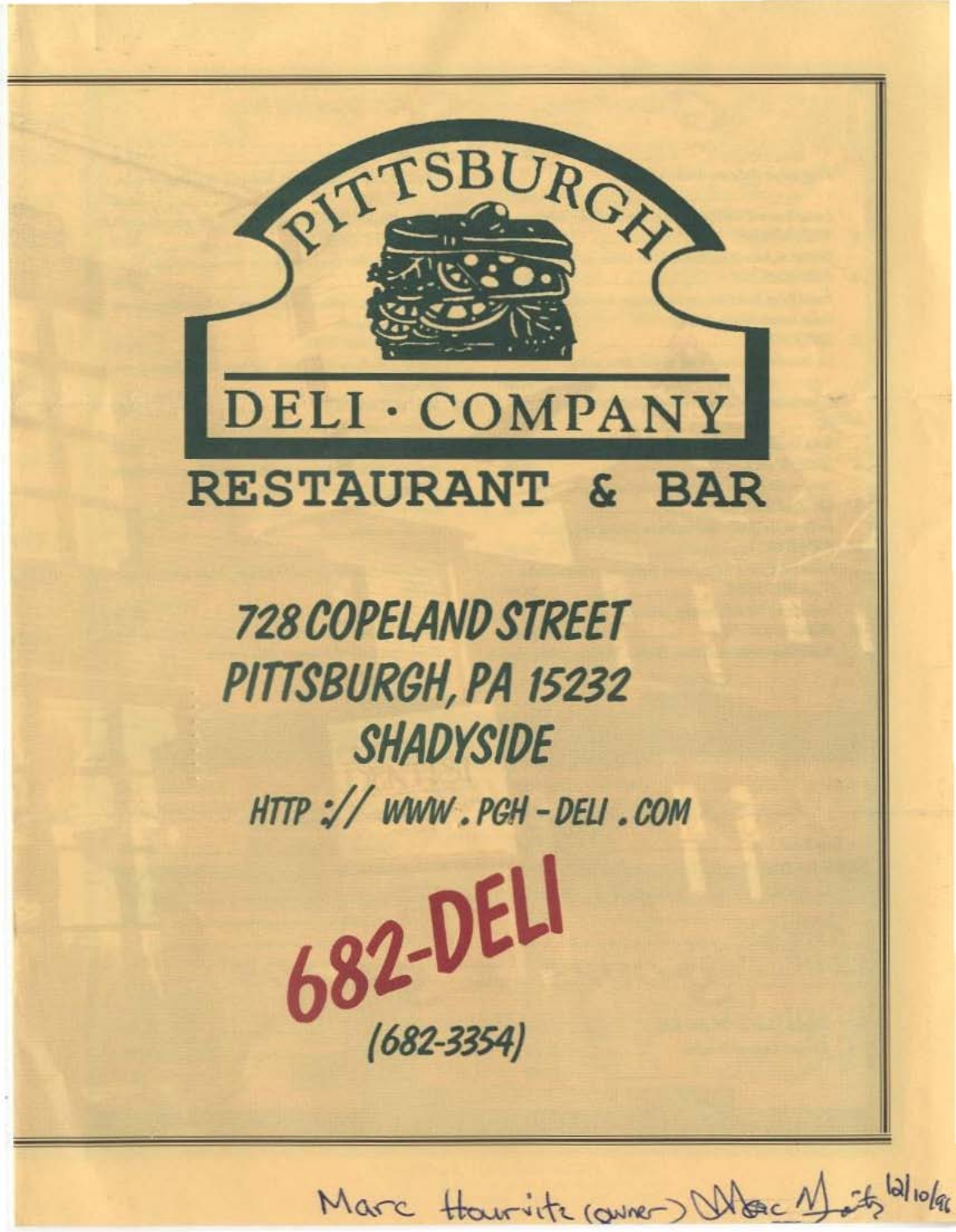|     | OURMET                                                                         |          |
|-----|--------------------------------------------------------------------------------|----------|
| ı.  | A Veggieburger with Lettuce, Tomato, on Belke Roll                             | \$4.95   |
| 2   |                                                                                | \$4.95   |
|     | Sautéed Mushreems, Red Peppers, Onions, Provolence, grilled on Baquette        |          |
| 孓   | YOUGONNALIKEIT                                                                 | \$5.95   |
|     | Hat Pastrami, Cream Cheese, Bermude Onion, Lettuce, on Pumpernickel            |          |
| 4.  | EVAN-NOSH-DAY                                                                  | \$5.95   |
|     | Roastod Turkey, Smokod Ham, Lettuce, Provolone, Horseradisk, Spisy Brown,      |          |
|     | Tomato, Bermada Onion, on Sourdough                                            |          |
| 5.  |                                                                                | \$6.95   |
|     | Lax, Cream Cheese, Lettuce, Tomato, Bermuda Onios, on Bogel                    |          |
| 6.  | <i>* PEPE'S PITA PIZZA</i><br>--------------------------                       | \$3.95   |
|     | Vegetarian Chili with Cheddae, Provolone, grilled on a Pita                    |          |
| 7.  |                                                                                | \$3.95   |
|     | Bacon, Lettuce, Tomato, Mayonnaise, on toasted Challah                         |          |
| å.  |                                                                                | \$6.25   |
|     | Hot Carned Beef, Swiss, Sauerkraut, Russian Dressing, grilled on Rye.          |          |
| 9.  | PDC'S RACHEL <i>Administration</i>                                             | \$6.25\$ |
|     | Hot Carned Beef, Swiss, Cole Slaw, Russian Dressing, grilled on Rye            |          |
| 10. | <b>PDC'S CLUB</b><br>,,,,,,,,,,,,,,,,,,,,,,,,,,,,,,,,,,                        | \$4.95   |
|     | Smoked Turkey, Becon, Lettuce, Tomato, Mayonnaise, on toasted Challah          |          |
| 11. | IT'S A 'BIRD THING<br>                                                         | \$5.95   |
|     | Smoked Turkey, Muenster, Heneyeup, grilled on Challah                          |          |
| 12. | <b>GRANDMA'S KITCHEN</b><br>-------------------------                          | \$4.95   |
|     | Meathall Hosaie with Marinary Sauce, Parmesso, Mozzarello, arilled on Banuette |          |

|     | <b>ANDWICHES</b>                                                                                                                     |        |
|-----|--------------------------------------------------------------------------------------------------------------------------------------|--------|
|     |                                                                                                                                      | \$6.25 |
|     | Rere Raast Beef, Hat Pepper Cheese, Mayannaise, Spicy Brown, on Bolke                                                                |        |
| 樟   | * FLYING GARBANZOS<br>----------------------                                                                                         | \$5.50 |
|     | Hummus, Souteed Mushrooms, Red Peppers, Onions, Mueaster, grilled on Challoh                                                         |        |
| 15. | <b>SHAPPY'S GOBBLER</b>                                                                                                              | \$5.95 |
|     | Smoked Tarkey, Hot Pepper Choese, Lettuce, Honeycup, on 6 Grain                                                                      |        |
| 16. | <b>UL'ITALY</b>                                                                                                                      | \$4.95 |
|     | Cappicola, Salami, Provolane, Lettace, Tamato, Hot Pepper Rings, Balsomic                                                            |        |
|     | Vinaigratta, on Baguette                                                                                                             |        |
|     | <b>17. HENNE'S TIJUANA TUNA</b>                                                                                                      | \$4.95 |
|     | Tuas Salad, Hot Peoper Rings, Temato, Hot Peoper Cheese, Haneyoup, grilled                                                           |        |
|     | on Sour Dough                                                                                                                        |        |
| 18. | <b>WELCOME WAGNER</b><br>----------------------------                                                                                | \$5.95 |
|     | Pepperad Roasted Turkey, Lettuce, Maynonaise, an Challah                                                                             |        |
| 19. | CHRISSANDWICH<br>                                                                                                                    | \$5.95 |
|     | Roast Beef, Roosted Turkey, Lettuce, Onion, Mayonnaise, grilled on Challah                                                           |        |
|     | <b>20. FORBES FIELD FANTASY FRANK</b>                                                                                                |        |
|     |                                                                                                                                      |        |
|     |                                                                                                                                      |        |
| 21. | * SPACYSTACY<br>-----------------------------                                                                                        | \$3.95 |
|     | Hommus With Mushrooms, Broccoll, Red Pepper, Tamato, Sprouts, Cocumber,<br>on a Pita                                                 |        |
| 22. | * PDC'S FUNGUY<br>                                                                                                                   | SS.95  |
|     | Partabella Mushroom marinated in Balsamic Vinaigrette, Roasted Red Pepper,<br>Chevre, Fresh Basil, Alfalfa Sprouts, grilled on Bolke |        |

|                                                            |            | <i><b>IDES</b></i> |                     |                               |        |
|------------------------------------------------------------|------------|--------------------|---------------------|-------------------------------|--------|
| <b>Tuna Salad</b><br>,,,,,,,,,,,,,,,,,,,,,,,,,,,,,,,,,,,,, | \$3.50     | まい                 | Vegetable Cous Cous | --------------                | \$0.95 |
| Chicken Salad<br>******************************            | \$3.50     |                    | Cole Slaw           | ,,,,,,,,,,,,,,,,,,,,,,,,,,,,  | \$0.95 |
| * Potato Knishes<br>**************************             | 2/51.50    | ×                  | Potato Salad        | ************************      | \$0.95 |
| * Spinach Pie<br>*******************************           | \$2.50     | ÷                  | Potato Latke        |                               | \$1.50 |
| <b>COUPS</b>                                               |            |                    |                     | & CALADS                      |        |
| Chicken Soup w/ Matzon Balls                               | \$2.50<br> |                    | Garden Salad        | ************************      | \$3.50 |
| Chicken Soup w/ Noodles<br>**************                  | \$2.50     |                    | Chef Salad          | ***************************** | \$4.50 |



Pittsburgh Deli Company thanks these friends:



**Swier** 

Chevre